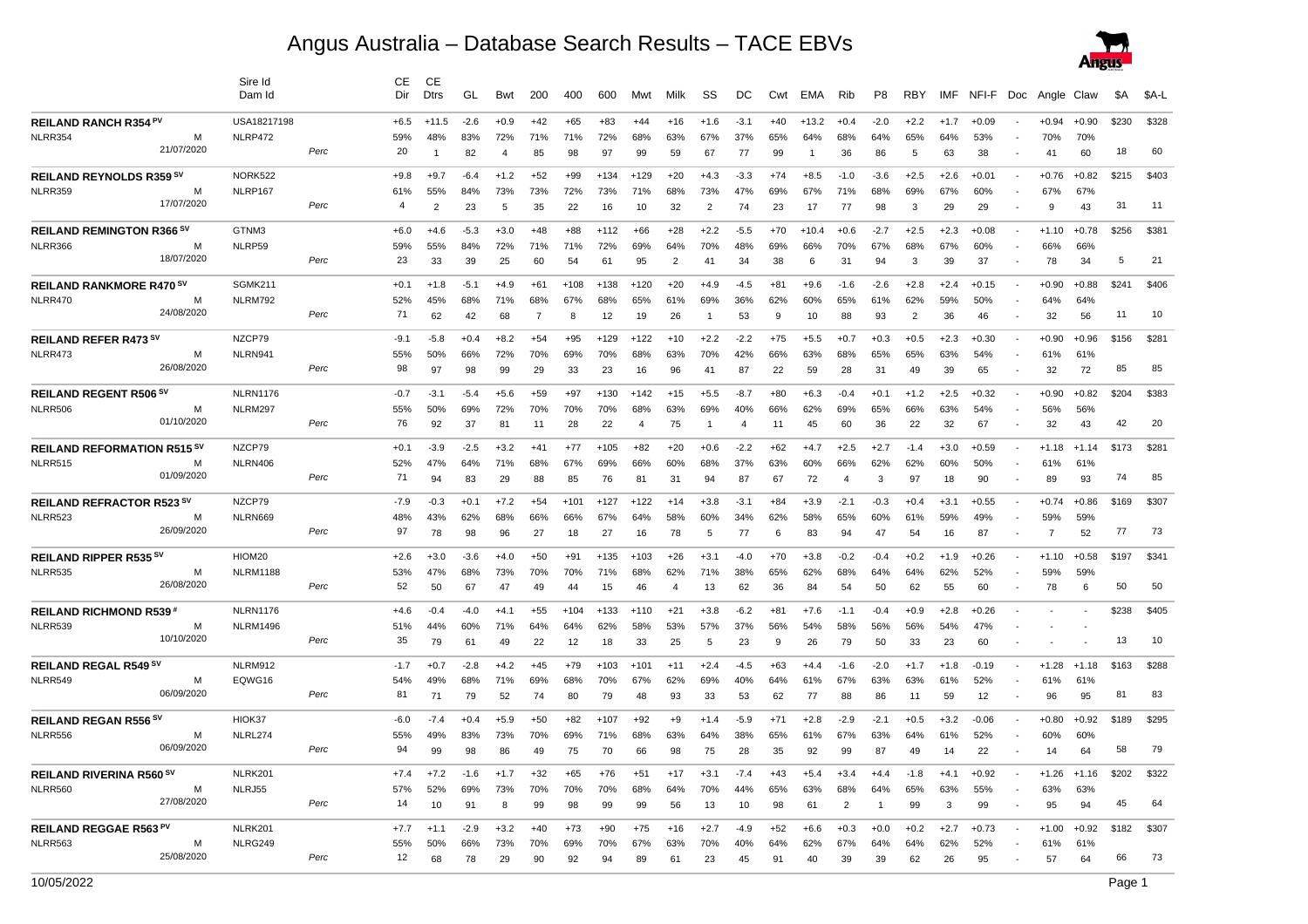## Angus Australia – Database Search Results – TACE EBVs



|                                    |            | Sire Id<br>Dam Id |      | CЕ<br>Dir | CЕ<br><b>Dtrs</b> | GL             | Bwt            | 200   | 400            | 600    | Mwt            | Milk  | SS             | DC     | Cwt   | EMA    | Rib    | P <sub>8</sub> | <b>RBY</b>     | IMF            | NFI-F          |      | Doc Angle Claw |         | \$A            | \$A-L |
|------------------------------------|------------|-------------------|------|-----------|-------------------|----------------|----------------|-------|----------------|--------|----------------|-------|----------------|--------|-------|--------|--------|----------------|----------------|----------------|----------------|------|----------------|---------|----------------|-------|
| <b>REILAND REGISTER R578 SV</b>    |            | SGMK211           |      | +6.8      | +4.3              | -4.5           | $+1.5$         | +45   | $+87$          | $+111$ | $+87$          | $+24$ | $+1.2$         | $-3.3$ | $+61$ | $+8.0$ | $+0.4$ | $+0.0$         | $+0.0$         | $+2.9$         | +0.49          |      | $+1.06$        | $+0.98$ | \$209          | \$349 |
| NLRR578                            | м          | NLRL931           |      | 54%       | 47%               | 68%            | 72%            | 69%   | 69%            | 69%    | 66%            | 62%   | 65%            | 38%    | 64%   | 61%    | 66%    | 63%            | 63%            | 61%            | 51%            |      | 65%            | 65%     |                |       |
|                                    | 31/08/2020 |                   | Perc | 18        | 36                | 52             | $\overline{7}$ | 73    | 58             | 64     | 74             | -7    | 82             | 74     | 71    | 22     | 36     | 39             | 70             | 20             | 83             |      | 70             | 75      | 38             | 44    |
| REILAND REILLY R623 SV             |            | RNPM50            |      | $+3.0$    | $+6.4$            | $-4.8$         | $+3.9$         | $+48$ | $+84$          | $+113$ | $+79$          | $+18$ | $+0.7$         | $-4.8$ | $+64$ | $+2.4$ | $-0.4$ | $+0.6$         | $-0.7$         | $+2.3$         | $+0.15$        | $-7$ | $+1.02$        | $+0.74$ | \$212          | \$338 |
| NLRR623                            | м          | NLRM694           |      | 52%       | 45%               | 65%            | 71%            | 68%   | 68%            | 68%    | 65%            | 60%   | 62%            | 37%    | 63%   | 60%    | 66%    | 62%            | 62%            | 60%            | 51%            | 37%  | 63%            | 63%     |                |       |
|                                    | 15/10/2020 |                   | Perc | 49        | 16                | 47             | 44             | 60    | 68             | 58     | 85             | 46    | 93             | 47     | 58    | 95     | 60     | 25             | 89             | 39             | 46             | 88   | 62             | 26      | 35             | 52    |
| <b>REILAND RELENTLESS R638 SV</b>  |            | RNPM50            |      | $-1.4$    | $+2.1$            | $-5.0$         | $+5.5$         | +50   | $+86$          | +112   | $+95$          | $+11$ | $+2.4$         | $-1.6$ | $+64$ | $+9.1$ | $-1.2$ | $-1.6$         | $+2.3$         | $+1.3$         | $-0.06$        |      | $+0.94$        | $+0.76$ | \$178          | \$299 |
| NLRR638                            | М          | NLRL569           |      | 52%       | 45%               | 65%            | 72%            | 69%   | 68%            | 69%    | 66%            | 60%   | 69%            | 38%    | 64%   | 61%    | 67%    | 63%            | 63%            | 61%            | 52%            |      | 61%            | 60%     |                |       |
|                                    | 14/09/2020 |                   | Perc | 79        | 59                | 44             | 80             | 49    | 62             | 61     | 60             | 92    | 33             | 92     | 60    | 13     | 81     | 79             | $\overline{4}$ | 78             | 22             |      | 41             | 30      | 69             | 78    |
| REILAND RELEVANT R640 SV           |            | RNPM9             |      | $+2.4$    | $-1.3$            | $-1.5$         | $+5.5$         | $+47$ | $+76$          | $+97$  | $+73$          | $+15$ | $+0.7$         | $-5.0$ | $+63$ | $+7.1$ | $+0.3$ | $-1.2$         | $-0.3$         | $+3.9$         | $+0.31$        |      | $+0.92$        | $+0.90$ | \$207          | \$318 |
| NLRR640                            | м          | EQWJ15            |      | 53%       | 46%               | 68%            | 72%            | 68%   | 68%            | 68%    | 66%            | 60%   | 68%            | 36%    | 63%   | 60%    | 66%    | 62%            | 62%            | 61%            | 50%            |      | 65%            | 65%     |                |       |
|                                    | 30/08/2020 |                   | Perc | 54        | 84                | 92             | 80             | 65    | 87             | 87     | 90             | 69    | 93             | 43     | 65    | 33     | 39     | 70             | 79             | 5              | 66             |      | 37             | 60      | 39             | 67    |
| REILAND RELISH R659 SV             |            | HIOM13            |      | $-2.5$    | $-3.1$            | $-4.7$         | $+5.8$         | +61   | $+111$         | $+147$ | $+135$         | $+24$ | $+3.1$         | $-4.3$ | $+91$ | $+3.8$ | $-2.6$ | $-2.9$         | $+1.3$         | $+2.1$         | $-0.17$        |      | $+0.90$        | $+0.84$ | \$199          | \$361 |
| NLRR659                            | м          | <b>NLRM1612</b>   |      | 55%       | 48%               | 83%            | 71%            | 68%   | 68%            | 68%    | 65%            | 61%   | 69%            | 38%    | 63%   | 61%    | 66%    | 62%            | 62%            | 61%            | 51%            |      | 68%            | 68%     |                |       |
|                                    | 01/09/2020 |                   | Perc | 84        | 92                | 49             | 84             | 8     | 5              | 5      | -7             | 8     | 13             | 56     | 2     | 84     | 97     | 95             | 19             | 47             | 13             |      | 32             | 47      | 48             | 35    |
| <b>REILAND RINGO R837 SV</b>       |            | SYAM911           |      | $-1.1$    | $+2.2$            | -5.4           | $+6.0$         | +55   | $+101$         | $+133$ | $+126$         | $+11$ | $+2.6$         | $-3.8$ | $+80$ | +5.7   | $-1.2$ | $-3.2$         | $+1.6$         | $+2.0$         | $-0.16$        |      | $+0.92$        | $+0.78$ | \$182          | \$340 |
| NLRR837                            | М          | <b>NLRJ1015</b>   |      | 55%       | 50%               | 69%            | 73%            | 71%   | 70%            | 71%    | 68%            | 64%   | 65%            | 42%    | 65%   | 63%    | 68%    | 64%            | 65%            | 63%            | 54%            |      | 61%            | 60%     |                |       |
|                                    | 29/08/2020 |                   | Perc | 78        | 58                | 37             | 87             | 21    | 19             | 18     | 13             | 95    | 26             | 65     | 10    | 56     | 81     | 97             | 12             | 51             | 14             |      | 37             | 34      | 65             | 51    |
| <b>REILAND REMINISCENT R851 SV</b> |            | NLRP280           |      | $-1.8$    | $+0.6$            | $-5.5$         | $+5.3$         | $+52$ | $+91$          | $+121$ | $+114$         | $+19$ | $+1.8$         | $-1.4$ | $+72$ | $+3.6$ | $-3.2$ | $-3.8$         | $+1.9$         | $+2.3$         | $-0.49$        |      | $+1.00$        | $+0.88$ | \$173          | \$305 |
| <b>NLRR851</b>                     | м          | <b>NLRM1621</b>   |      | 50%       | 44%               | 62%            | 70%            | 65%   | 65%            | 67%    | 63%            | 58%   | 59%            | 35%    | 60%   | 57%    | 63%    | 59%            | 60%            | 58%            | 48%            |      | 61%            | 61%     |                |       |
|                                    | 28/08/2020 |                   | Perc | 81        | 72                | 36             | 76             | 39    | 45             | 39     | 26             | 38    | 58             | 93     | 30    | 86     | 99     | 99             | 8              | 39             | $\overline{2}$ |      | 57             | 56      | 74             | 75    |
| REILAND RICHARD R852 SV            |            | HIOM13            |      | $+3.7$    | $-0.5$            | $-5.0$         | $+3.4$         | $+57$ | $+109$         | $+135$ | $+119$         | $+23$ | $+2.7$         | $-4.6$ | $+82$ | +5.2   | $-2.6$ | $-3.5$         | $+1.0$         | $+2.5$         | $-0.55$        |      | $+0.98$        | $+0.92$ | \$217          | \$383 |
| <b>NLRR852</b>                     | м          | <b>NLRH1168</b>   |      | 54%       | 48%               | 68%            | 73%            | 70%   | 69%            | 70%    | 67%            | 62%   | 64%            | 39%    | 64%   | 62%    | 67%    | 63%            | 63%            | 62%            | 52%            |      | 64%            | 64%     |                |       |
|                                    | 20/09/2020 |                   | Perc | 43        | 79                | 44             | 33             | 16    | $\overline{7}$ | 15     | 20             | 13    | 23             | 51     | 8     | 64     | 97     | 98             | 29             | 32             | 1              |      | 52             | 64      | 29             | 20    |
| <b>REILAND RENNIE R855 SV</b>      |            | <b>NLRP280</b>    |      | $+5.5$    | $+7.0$            | $-4.3$         | $+4.3$         | $+48$ | $+84$          | $+117$ | $+98$          | $+19$ | $+0.9$         | $-5.7$ | $+78$ | $+6.7$ | $-0.3$ | $-1.7$         | $+1.4$         | $+1.5$         | $-0.12$        |      | $+0.98$        | $+0.76$ | \$204          | \$351 |
| <b>NLRR855</b>                     | м          | VCCJ366           |      | 55%       | 50%               | 66%            | 71%            | 68%   | 68%            | 69%    | 67%            | 62%   | 63%            | 42%    | 64%   | 62%    | 67%    | 64%            | 65%            | 62%            | 54%            |      | 61%            | 61%     |                |       |
|                                    | 22/09/2020 |                   | Perc | 27        | 12                | 56             | 54             | 61    | 68             | 49     | 55             | 35    | 89             | 31     | 15    | 39     | 57     | 81             | 17             | 71             | 16             |      | 52             | 30      | 43             | 42    |
| <b>REILAND REPUTABLE R955 SV</b>   |            | ATZN49            |      | $+2.4$    | $+4.1$            | -5.3           | $+3.8$         | +51   | $+90$          | +110   | $+84$          | $+14$ | $+1.5$         | $-9.0$ | $+71$ | $+4.1$ | $-0.7$ | -0.6           | -0.1           | $+3.6$         | +0.20          |      | +0.70          | $+0.74$ | \$250          | \$392 |
| <b>NLRR955</b>                     | м          | NLRM52            |      | 56%       | 51%               | 64%            | 71%            | 69%   | 68%            | 69%    | 67%            | 62%   | 63%            | 42%    | 64%   | 62%    | 67%    | 63%            | 64%            | 62%            | 54%            |      | 64%            | 64%     |                |       |
|                                    | 25/09/2020 |                   | Perc | 54        | 38                | 39             | 42             | 42    | 48             | 66     | 78             | 77    | 71             | 3      | 35    | 80     | 69     | 55             | 73             | $\overline{7}$ | 52             |      | $\overline{4}$ | 26      | $\overline{7}$ | 15    |
| <b>REILAND RECKON R956 SV</b>      |            | <b>CWJM0048</b>   |      | $-6.0$    | $+5.0$            | $-5.2$         | $+7.0$         | $+55$ | $+102$         | $+140$ | $+135$         | $+13$ | $+0.3$         | $-1.6$ | $+80$ | $+0.8$ | $-3.1$ | -5.2           | $+0.8$         | $+2.0$         | $-0.68$        |      | $+0.70$        | $+0.66$ | \$141          | \$286 |
| NLRR956                            | м          | <b>NLRL1004</b>   |      | 53%       | 48%               | 70%            | 71%            | 68%   | 68%            | 69%    | 67%            | 61%   | 65%            | 41%    | 64%   | 61%    | 67%    | 63%            | 64%            | 62%            | 53%            |      | 61%            | 61%     |                |       |
|                                    | 29/08/2020 |                   | Perc | 94        | 29                | 40             | 95             | 24    | 16             | 10     | $\overline{7}$ | 86    | 97             | 92     | 11    | 99     | 99     | 99             | 37             | 51             | $\mathbf{1}$   |      | $\overline{4}$ | 14      | 91             | 84    |
| <b>REILAND REPUTATION R985 SV</b>  |            | EQWN21            |      | $-1.5$    | -4.5              | $-4.4$         | $+6.4$         | +60   | $+105$         | $+142$ | $+113$         | $+23$ | $+4.6$         | $-7.2$ | $+73$ | +6.0   | $+0.8$ | $+0.5$         | $+1.0$         | $+2.0$         | $+0.11$        |      | $+0.80$        | $+0.60$ | \$237          | \$390 |
| NLRR985                            | М          | NLRN84            |      | 52%       | 47%               | 68%            | 69%            | 66%   | 65%            | 67%    | 64%            | 58%   | 59%            | 38%    | 62%   | 59%    | 65%    | 61%            | 62%            | 59%            | 51%            |      | 64%            | 64%     |                |       |
|                                    | 12/09/2020 |                   | Perc | 80        | 95                | 54             | 91             | 9     | 11             | 8      | 28             | 12    | $\overline{1}$ | 12     | 28    | 50     | 26     | 27             | 29             | 51             | 41             |      | 14             | 8       | 14             | 16    |
| REILAND RESCUED R992 PV            |            | TFAK132           |      | $+9.6$    | $+10.4$           | $-9.2$         | -0.2           | $+48$ | $+89$          | $+120$ | $+102$         | $+23$ | $+0.9$         | $-4.5$ | $+79$ | $+5.2$ | $+0.6$ | $-2.3$         | $+1.0$         | $+0.2$         | $+0.15$        |      | $+1.16$        | $+0.96$ | \$188          | \$346 |
| <b>NLRR992</b>                     | м          | <b>NLRP1318</b>   |      | 60%       | 53%               | 83%            | 73%            | 70%   | 69%            | 70%    | 68%            | 64%   | 66%            | 42%    | 65%   | 63%    | 68%    | 64%            | 64%            | 63%            | 54%            |      | 68%            | 68%     |                |       |
|                                    | 14/07/2020 |                   | Perc | 4         | -1                | 4              | 1              | 56    | 52             | 42     | 47             | 13    | 89             | 53     | 13    | 64     | 31     | 90             | 29             | 98             | 46             |      | 87             | 72      | 60             | 46    |
| <b>REILAND RHINO R993 SV</b>       |            | SYAM911           |      | $+5.3$    | +4.8              | $-8.3$         | $+3.5$         | +50   | $+96$          | +125   | $+97$          | $+17$ | $+3.7$         | $-5.1$ | $+64$ | +4.9   | $+1.9$ | $+0.8$         | $+0.4$         | $+1.5$         | $+0.07$        |      | $+0.88$        | $+0.54$ | \$207          | \$362 |
| NLRR993                            | м          | <b>NLRJ1007</b>   |      | 54%       | 49%               | 68%            | 73%            | 70%   | 70%            | 70%    | 67%            | 62%   | 64%            | 40%    | 64%   | 61%    | 67%    | 63%            | 63%            | 61%            | 52%            |      | 61%            | 60%     |                |       |
|                                    | 31/08/2020 |                   | Perc | 29        | 31                | $\overline{7}$ | 35             | 49    | 29             | 31     | 57             | 57    |                | 41     | 61    | 69     | 9      | 21             | 54             | 71             | 36             |      | 27             | 4       | 39             | 34    |